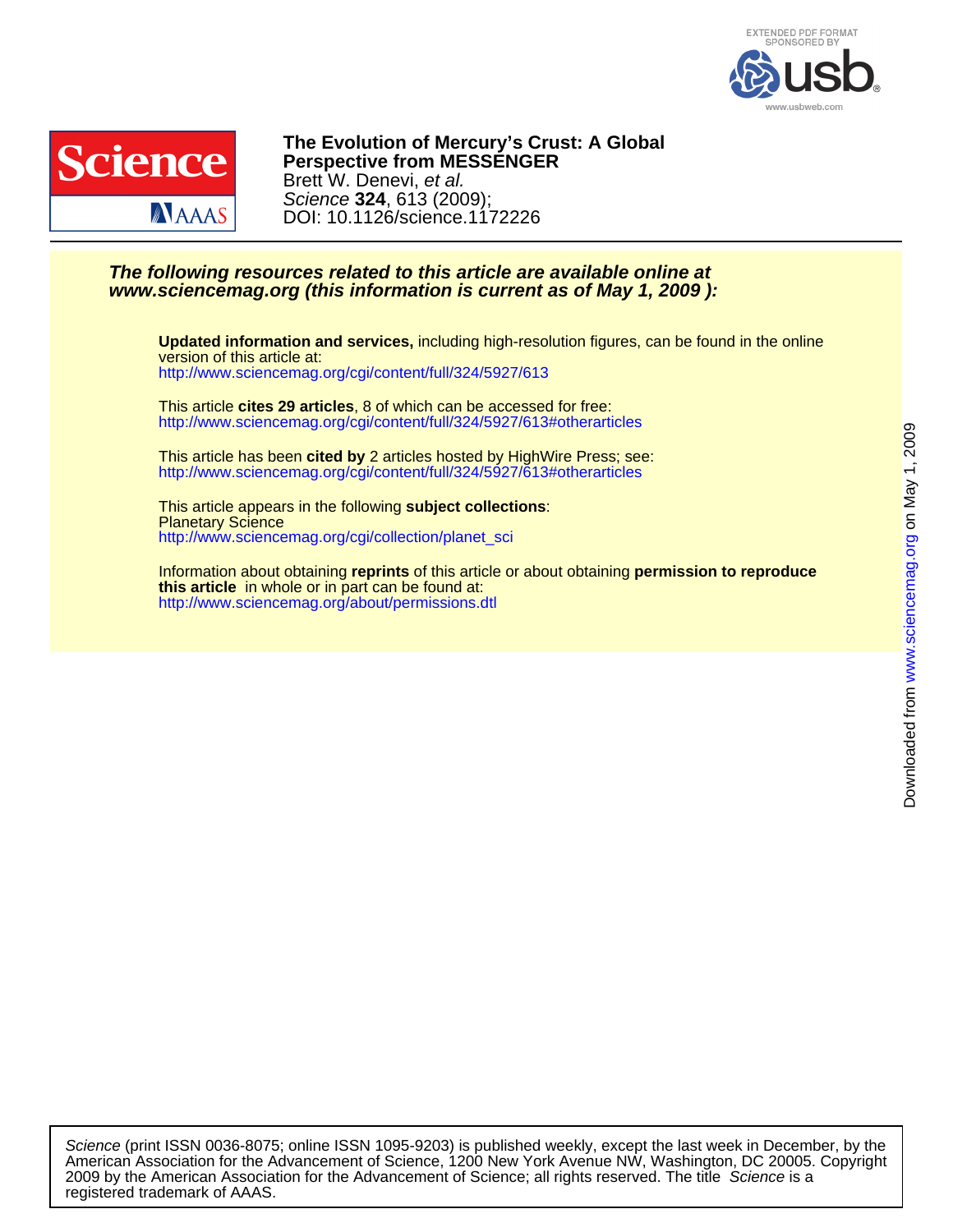the surface grows. Line plots of emission as functions of LOS distance behind the terminator (Fig. 2D) reveal a more rapid increase for Na than for Ca and Mg. This difference is consistent with the view that there is a substantial concentration of low-energy Na relative to Ca and Mg near the terminator.

In the fantail and near-terminator regions, emission rates were converted to approximate LOS abundances using column density factors (Table 1) calculated from g values (the emission probability per atom, expressed as photons  $s^{-1}$ atom−<sup>1</sup> ) for atoms at rest with respect to Mercury (26). These estimates indicate that although the average Na and Mg abundances measured by MASCS in the near-planet exosphere are comparable, those for Ca are smaller than Na by a factor of  $\sim$ 35 to 40. Because flyby observations do not provide complete coverage, it is not possible to determine whether these differences result from the relative amounts of Mg, Ca, and Na released to the exosphere or from differences in photoionization lifetimes and transport.

The detection of Mg in Mercury's exosphere is not a surprising result and supports the identification of  $Mg<sup>+</sup>$  in the planet's magnetosphere during MESSENGER's first flyby (27). Groundbased spectroscopic observations of the regolith indicate the presence of Mg-bearing minerals as well as those of Ca and Na (28). Additionally, analysis of global-scale color images obtained during the MESSENGER flybys argues for a substantial Mg component in Mercury's crust (29). Therefore, a considerable portion of the Mg in the exosphere must be derived from Mercury's surface materials (15, 19, 20). On the other hand, the differences in spatial distributions observed here, particularly those of the chemically similar elements Mg and Ca, were unexpected and remain unexplained.

#### References and Notes

- 1. W. H. Smyth, M. L. Marconi, Astrophys. J. 441, 839 (1995).
- 2. A. E. Potter, R. M. Killen, T. H. Morgan, Icarus 186, 571 (2007).
- 3. R. M. Killen, M. Sarantos, A. E. Potter, P. Reiff, Icarus 171, 1 (2004).
- 4. A. L. Broadfoot, S. Kumar, M. J. S. Belton, M. B. McElroy, Science 185, 166 (1974).
- 5. D. E. Shemansky, A. L. Broadfoot, Rev. Geophys. Space Phys. 15, 491 (1977).
- 6. A. E. Potter, T. H. Morgan, Science 229, 651 (1985).
- 7. A. E. Potter, T. H. Morgan, Icarus 67, 336 (1986).
- 8. T. Bida, R. M. Killen, T. H. Morgan, Nature 404, 159 (2000).
- 9. A. E. Potter, R. M. Killen, T. H. Morgan, Meteorit. Planet. Sci. 37, 1165 (2002).
- 10. A. E. Potter, R. M. Killen, Icarus 194, 1 (2008). 11. J. Baumgardner, J. Wilson, M. Mendillo, Geophys. Res.
- Lett. 35, L03201, 10.1029/2007GL032337 (2008).
- 12. W. E. McClintock, M. R. Lankton, Space Sci. Rev. 131, 481 (2007).
- 13. S. C. Solomon et al., Space Sci. Rev. 131, 3 (2007).
- 14. W. E. McClintock et al., Science 321, 62 (2008).
- 15. R. M. Killen et al., Space Sci. Rev. 132, 433 (2007).
- 16. W. F. Huebner, J. J. Keady, S. P. Lyon, Astrophys. Space Sci. 195, 1 (1992).
- 17. M. Fulle et al., Astrophys. J. 661, L93 (2007).
- 18. A. L. Sprague et al., Icarus 129, 506 (1997).
- 19. R. M. Killen et al., J. Geophys. Res. 106, 20509 (2001). 20. F. Leblanc et al., Geophys. Res. Lett. 35, L18204,
- 10.1029/2008GL035322 (2008).
- 21. J. A. Slavin et al., Science 321, 85 (2008).
- 22. B. J. Anderson et al., Eos Trans. AGU 89 (fall meeting suppl.), abstr. U12A-04 (2008).
- 23. J. A. Slavin et al., Science 324, 606 (2009).
- 24. M. Sarantos et al., Geophys. Res. Lett. 36, 10.1029/ 2008GL036207 (2009).
- 25. R. M. Killen, T. A. Bida, T. H. Morgan, Icarus 173, 300 (2005).
- 26. R. M. Killen, D. E. Shemansky, N. Mouawad, Astrophys. J. 181 (suppl.), 351 (2009).
- 27. T. H. Zurbuchen et al., Science 321, 90 (2008).
- 28. A. L. Sprague et al., Planet. Space Sci. 57, 364 (2009).
- 29. B. W. Denevi et al., Science 324, 613 (2009).
- 30. We thank M. Lankton and M. Kochte for their important contributions to the acquisition and analysis of the data reported here. The MESSENGER project is supported by the NASA Discovery Program under contracts NAS5-97271 to Johns Hopkins University Applied Physics Laboratory and NASW-00002 to Carnegie Institution of Washington. R.J.V., R.M.K., and A.L.S. are supported by the MESSENGER Participating Scientist Program.

19 February 2009; accepted 8 April 2009 10.1126/science.1172525

## The Evolution of Mercury's Crust: A Global Perspective from MESSENGER

Brett W. Denevi,<sup>1</sup>\* Mark S. Robinson,<sup>1</sup> Sean C. Solomon,<sup>2</sup> Scott L. Murchie,<sup>3</sup> David T. Blewett,<sup>3</sup> Deborah L. Domingue,<sup>3</sup> Timothy J. McCoy,<sup>4</sup> Carolyn M. Ernst,<sup>3</sup> James W. Head, $5$  Thomas R. Watters, $6$  Nancy L. Chabot<sup>3</sup>

Mapping the distribution and extent of major terrain types on a planet's surface helps to constrain the origin and evolution of its crust. Together, MESSENGER and Mariner 10 observations of Mercury now provide a near-global look at the planet, revealing lateral and vertical heterogeneities in the color and thus composition of Mercury's crust. Smooth plains cover approximately 40% of the surface, and evidence for the volcanic origin of large expanses of plains suggests that a substantial portion of the crust originated volcanically. A low-reflectance, relatively blue component affects at least 15% of the surface and is concentrated in crater and basin ejecta. Its spectral characteristics and likely origin at depth are consistent with its apparent excavation from a lower crust or upper mantle enriched in iron- and titanium-bearing oxides.

**TWO close-approach flybys of Mercury (on**<br>
14 January 2008 and 6 October 2008)<br>
by the MESSENGER spacecraft, together<br>
with Mariner 10 observations provide high-14 January 2008 and 6 October 2008) with Mariner 10 observations, provide highresolution images of 90% of this enigmatic planet's surface  $(I)$ . These data permit a planet-wide assessment of the processes that shaped Mercury's crust: volcanism, deformation, and impact cratering. Crustal stresses play an important role in modulating and directing magmatic activity, impacts localize both volcanic and tectonic activity, and craters and ejecta provide our only probe deep into the crust. Here, we present a global catalog of the major geologic terrains and their

stratigraphy and distribution across the surface, as well as an assessment of their implications for the formation and evolution of Mercury's crust.

MESSENGER's second flyby has confirmed the prediction (2), made on the basis of Mariner 10 images of less than half of Mercury's surface, that tectonic features on Mercury are dominantly contractional (3, 4). Because a lithospheric stress state dominated by compression inhibits the ascent of magma, the timing of deformation recorded by lobate scarps (Fig. 1A) and other contractional landforms is important for understanding the history of volcanism on Mercury (5). The second MESSENGER flyby also reinforced the view that

volcanism was an important process in Mercury's geologic history (6–8). Similar to features seen in images from the first flyby (6, 7), spectrally distinct plains deposits (Fig. 2), lobate margins, crater embayment and flooding relationships, and wrinkle-ridge rings (Fig. 1A) provide evidence for widespread effusive volcanism. Rimless depressions surrounded by material of higher albedo and a steeper spectral slope (Fig. 1B) are additional candidates for sites of explosive volcanism  $(6, 7)$ .

MESSENGER's flybys have emphasized that first-order albedo and color contrasts on the planet are largely dominated by fresh crater materials. The second flyby revealed the rays and interiors of two large rayed craters, termed "A" and "B," that were first discovered with Earthbased radar (9). The rays of crater A (85 km in diameter and centered at 34°S, 12°E) extend approximately 1900 km, and those of crater B reach at least 4500 km (Fig. 1C). On the Moon, rays rarely exceed 2000 km in length (10). Rays of such great extent are thus unexpected on

\*To whom correspondence should be addressed. E-mail: bdenevi@ser.asu.edu

<sup>&</sup>lt;sup>1</sup>School of Earth and Space Exploration, Arizona State University, Tempe, AZ 85251, USA. <sup>2</sup>Department of Terrestrial Magnetism, Carnegie Institution of Washington, Washington, DC 20015, USA. <sup>3</sup>Johns Hopkins University Applied Physics Laboratory, Laurel, MD 20723, USA. <sup>4</sup> National Museum of Natural History, Smithsonian Institution, Washington, DC<br>20560, USA. <sup>5</sup>Department of Geological Sciences, Brown University, Providence, RI 02912, USA. <sup>6</sup> Center for Earth and Planetary Studies, National Air and Space Museum, Smithsonian Institution, Washington, DC 20560, USA.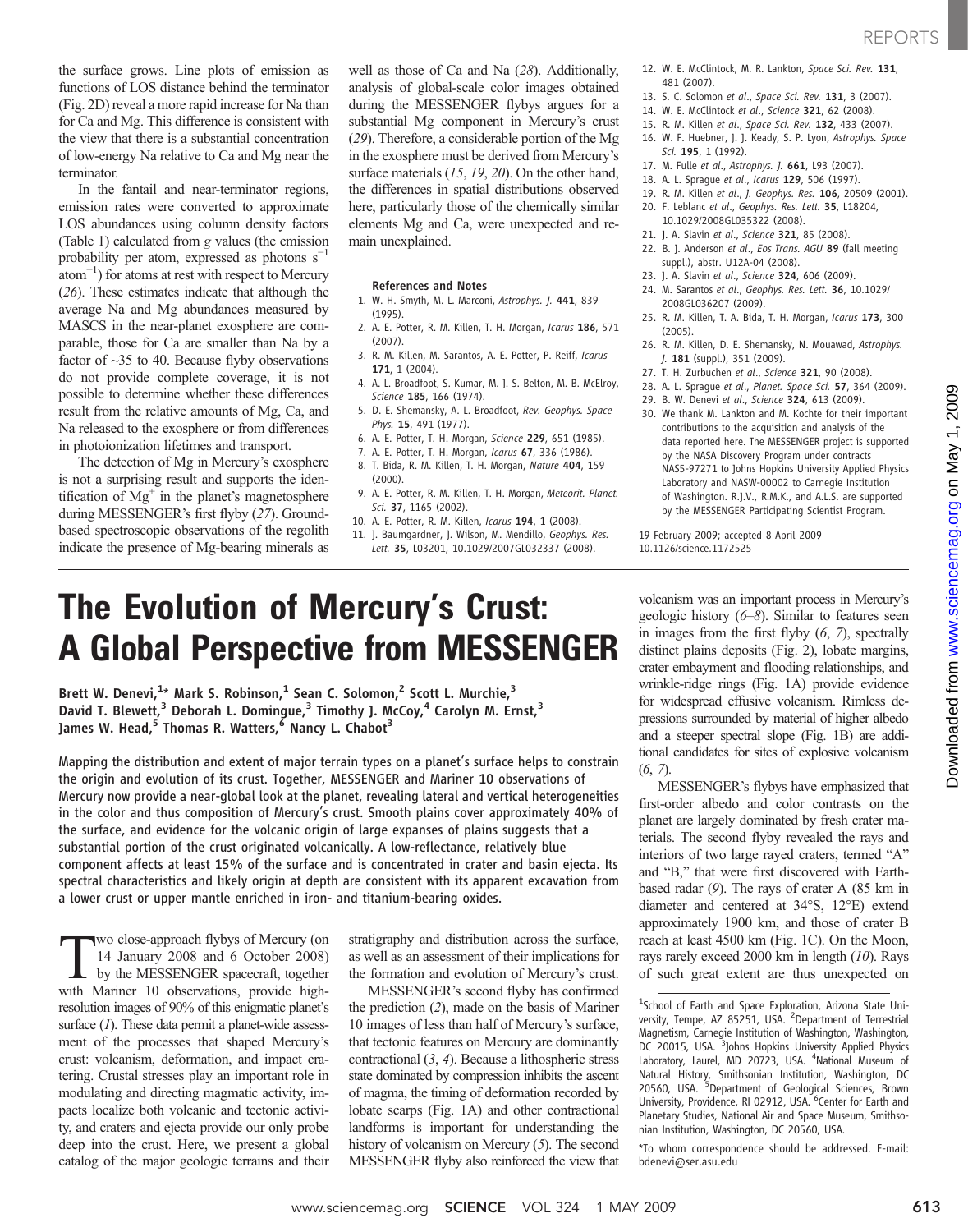### REPORTS

Mercury, given the higher gravitational acceleration and comparatively limited extent of continuous ejecta deposits  $(11)$ . Among the possible explanations for these findings are that the two Mercury craters are substantially younger than the lunar crater Tycho, ray material coalesces more efficiently to make distal rays more distinctive, space weathering on Mercury is less efficient at erasing rays than on the Moon, or ray material travels farther on Mercury than predicted. In addition to exposing fresh material, impact events also excavate material from depths as great as tens of kilometers below the surface, providing a means to assess vertical heterogeneities in the crust (Fig. 2).

The latest MESSENGER data confirm the presence on Mercury of albedo and color variations related to compositional heterogeneities (8). These variations are subtle compared with those of the Moon. Mercury shows variations smaller in relative reflectance of mature terrain than does the Moon (factor of 1.7 versus 2.6 at 750 nm) but larger than variations across the lunar highlands (1.1) or among major mare units (1.4). Multispectral images from the Mercury Dual Imaging System (MDIS) (1) and ultraviolet (UV)–visible–near-infrared (NIR) spectra from the Mercury Atmospheric and Surface Composition Spectrometer (MASCS) show that Mercury's major color units all share red-sloped reflectance spectra without strong crystal-field absorptions by iron-bearing silicates for both mature and immature materials (12, 13) (Fig. 3A). Color variations among units are thus primarily products of changes in the steepness of the spectral slope (430 to 1020 nm), with steeper slopes termed relatively red and shallower slopes relatively blue.

Spectral slope, relative reflectance, and morphology distinguish three major terrain types (13) on Mercury: smooth plains, intermediate terrain (IT), and low-reflectance material (LRM). The second flyby color data demonstrate that these three terrains are broadly sufficient to describe the majority of Mercury's surface and allow further subdivision.

The smooth plains have a lower density of impact craters (14) and typically fill low-lying areas such as impact craters and basins. Their reflectance and spectral slope vary from unit to unit, and three subtypes are identified from global color data (Fig. 3A). High-reflectance red plains (HRP) are the most conspicuous of the smooth plains, with reflectances of up to 20% above the global mean and relatively steep spectral slopes. These plains typically display sharp color and morphologic boundaries with surrounding terrain (6, 13). Intermediate plains (IP) have reflectance and color properties similar to the global mean. They also exhibit sharp morphologic boundaries with the surrounding terrain, as well as color boundaries where they overlie LRM. Lowreflectance blue plains (LBP) have reflectances 15% below the global mean and spectral properties intermediate to IP and LRM. A decrease

in spectral slope of  $\sim$ 3% is observed from HRP to LBP.

The IT includes areas with a higher crater density than smooth plains and generally corresponds to regions mapped as heavily cratered terrain and intercrater plains from Mariner 10 images (15, 16). The reflectance and color properties of the IT are similar to the global mean, although they show moderate variation.

The LRM exhibits reflectances as low as 30% below the global mean, and its spectral slope is  $\sim$ 5% lower than that of the HRP (Fig. 3A). At wavelengths below ~500 nm, spectra of the LRM exhibit a relative upturn, most clearly observed in ratioed MASCS spectra (12). The spectral properties of LRM are remarkably consistent and show little change whether they are freshly exposed in crater ray deposits or have been long exposed to the space-weathering environment on the surface. LRM occurs as broad regions with diffuse margins as well as in concentrated "centers" typically comprised of crater or basin ejecta. The LRM does not exhibit distinctive morphologic characteristics; it includes terrain that would typically be mapped as IT, were it not for its color properties.

We created enhanced color images from 11 band, photometrically corrected wide-angle camera (WAC)  $(1)$  mosaics  $(0.5$  to  $5.0$  km per pixel) and combined the second principal component, first principal component, and 430/1000–nm ratio

into red-green-blue composite images (Fig. 4A) (13). The second principal component largely removes the spectral effects of maturity, so that the red-blue planes encode compositional variations in the surface material, whereas the green plane is dominated by maturity variations and therefore highlights fresh craters. Together with narrow-angle camera (NAC) (1) high-resolution (0.3 to 0.5 km per pixel) images, these products allow near-global mapping on the basis of both color and morphology. Areas of MDIS mosaics with high Sun illumination, which is disadvantageous for viewing topography and texture, were supplemented with Mariner 10 images (1 km per pixel) (17) where available; otherwise, these high-Sun-illumination areas were excluded.

These data demonstrate that smooth plains are widespread on Mercury: They cover ~40% of the surface and are globally distributed (Fig. 4B). On the basis of Mariner 10 images, estimates for the areal extent of smooth plains varied from 15 to 40% (2, 18). Individual deposits range from hundreds of square kilometers to 1.7 million  $km<sup>2</sup>$ (the Caloris basin interior plains), rivaling the sizes of the largest flood basalt units on the Earth or Moon. The majority of smooth plains are probably of volcanic origin (2, 6), although impact melt and basin ejecta are likely explanations for a subset of plains units. Vast expanses of smooth plains deposits with features that are diagnostic of volcanically emplaced materials

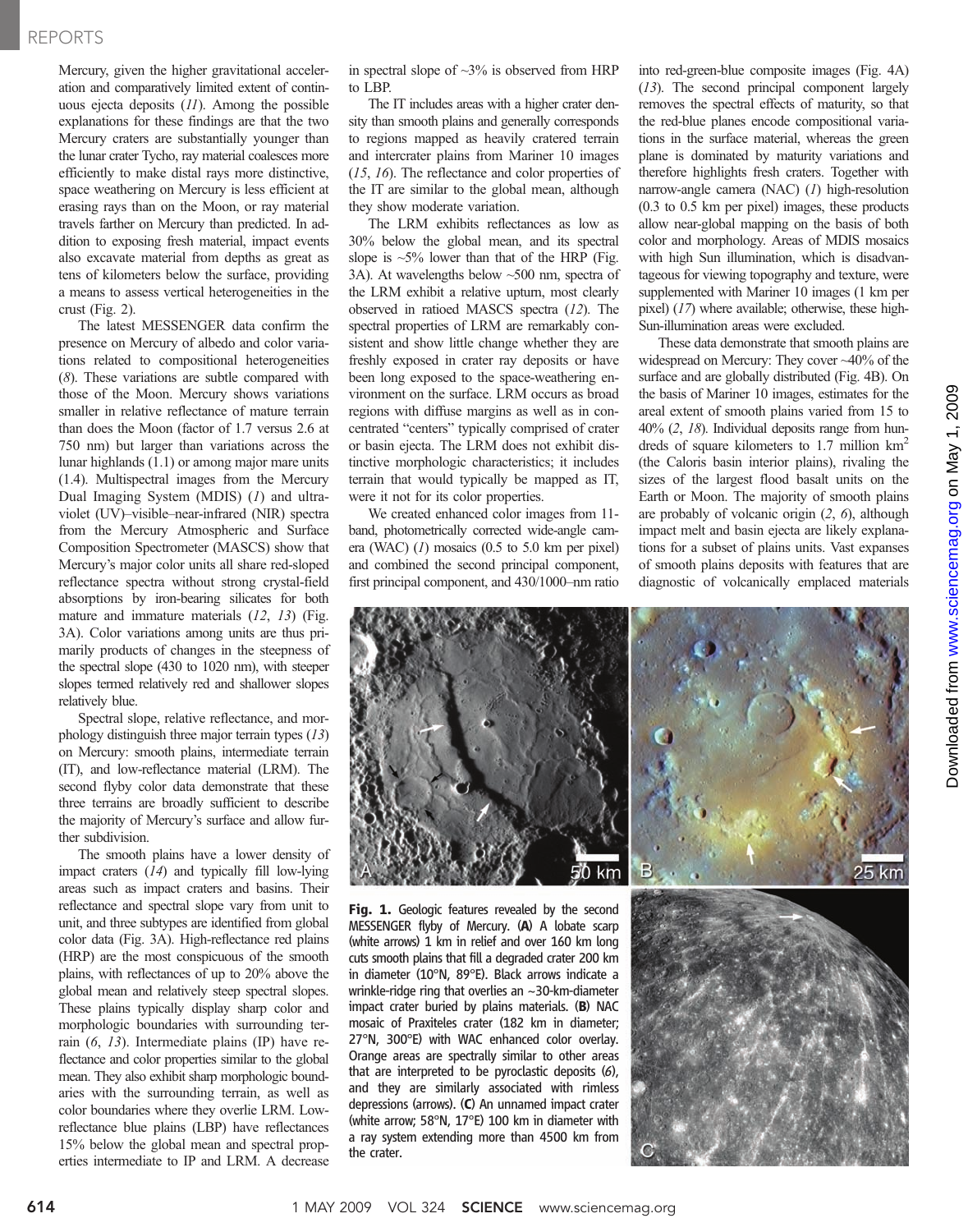(2, 6, 7, 18) demonstrate that volcanism was extensive on Mercury. In many areas, a sequence of several generations of smooth plains can be observed, and crater excavation relationships demonstrate that smooth plains can be as thick as 5 km (6, 19). The globally distributed intercrater plains of the IT may simply be older and more degraded smooth plains that formed through widespread volcanism during or at the end of the late heavy bombardment  $(16)$ ; however, emplacement as basin ejecta remains a possibility (20).

Observations from the second MESSENGER flyby confirm that the LRM is a key terrain type (13): It covers at least 15% of Mercury, and individual regions of LRM can be greater than 4 million  $km^2$  in extent (Fig. 4). Because of the diffuse nature of regional LRM deposits, most

LRM boundaries are mapped as approximate. At least 65 craters and basins greater than 20 km in diameter exhibit some form of LRM ejecta, implying depths of origin of the LRM from several kilometers to as much as 25 km. The association with impact crater and basin ejecta and the observation that regional LRM deposits are often without clear morphologic boundaries (aside from distinct margins in crater and basin ejecta, or where embayed by smooth plains) and occur as thin surficial deposits in many locations indicate a subsurface origin through impact excavation and subsequent distribution across the surface as an ejecta veneer (Fig. 2). Thus, LRM source material appears to originate at depth and may represent a component of the lower crust or upper mantle that was redistributed on the surface. However, the absence of LRM in the ejecta of many



Fig. 2. Key stratigraphic relationships observed by MDIS. (A) and (B) show portions of the highestresolution color images (462 m per pixel); (C) and (D) are composites of NAC and WAC mosaics. (A) Smooth plains fill a degraded basin near the crater Rudaki (image centered at 4°S, 304°E). The ejecta of the 68-km-diameter crater near the center has an elevated albedo and steeper spectral slope than the surrounding plains, suggesting that the surface layer of IP buried an HRP unit exposed by this crater. Portions of the central peak have exhumed LRM from an estimated depth  $(38)$  of 7 to 10 km. (B) Crater Titian (121 km in diameter; 4°S, 317°E) excavated LRM from beneath smooth plains; this LRM ejecta masks the spectral character of older smooth plains, except where small craters re-expose plains material (white arrow). Younger smooth plains fill Titian, and small impacts expose LRM from below these plains (black arrows). (C) LRM center in unnamed crater (165 km in diameter; 9°S, 20°E). The asymmetrical distribution of LRM exposed by impact craters is common. (D) LBP northwest of Caloris basin (43°N, 121°E). The LBP are spectrally indistinguishable from the older craters they embay and do not have a sharp morphologic boundary with IP/HRP. Within the LBP, large impact craters typically do not have spectrally distinct ejecta [as opposed to those in (A) to (C)]. All scale bars are 50 km.

large impact craters demonstrates heterogeneous distribution of its source material throughout the crust both horizontally and vertically (Fig. 3B). In some cases, diffuse LRM deposits may have originally been magmatically emplaced as intrusive or extrusive deposits, now degraded and mixed through impact processes.

The relationship between the diffuse LRM deposits and LBP is complex. In some places, LRM ejecta constitute a thin surface coating on HRP or IP, masking the inherent color properties of the plains (Fig. 2B). The circum-Caloris plains, the largest expanse of LBP, are also the most complicated. Several observations imply a relationship with Caloris ejecta: The plains generally have no distinct boundaries with the hummocky plains of the Odin Formation (interpreted to be basin ejecta); radially away from Caloris, they are often interfingered with IP/HRP; in portions of their distal margins, they have no distinct morphologic or color boundaries and grade into HRP; and in some areas with distinct morphologic boundaries, their color properties are indistinguishable from the terrain they embay (Fig. 2D) (7, 13). However, crater counts indicate that they are younger than the Caloris interior plains, which in turn are younger than Caloris rim materials (14, 21), and thus these LBP are interpreted to be the result of later resurfacing that was potentially of volcanic origin  $(14, 21)$ . These conflicting observations must be reconciled before the nature of the LBP can be confidently understood.

The widespread distribution of smooth plains that are interpreted to be of volcanic origin demonstrates that the global compressive lithospheric stresses indicated by lobate scarps did not preclude extensive volcanism at least until well after the formation of the Caloris basin. Wrinkle ridges and lobate scarps (Fig. 1A) in many smooth plains units suggest that contractional deformation continued after the emplacement of the youngest volcanic plains (4). Understanding the ascent and eruption of magma requires knowledge of the mechanical structure and the evolution of stress both globally and locally as well as the density and thickness of the crust and of mantle-derived magmas (5, 22). Observations to date make it difficult to place precise constraints on these parameters, although current compositional interpretations argue against a large density contrast between Mercury's crust and upper mantle.

The interpretation of MDIS color units in terms of lithologic units poses a challenge. Earthbased reflectance spectra (23), confirmed by MESSENGER observations of mature and immature material  $(12, 13)$ , show no 1-µm absorption band, implying a low (<6 weight percent) ferrous iron (FeO) content of silicate minerals (23, 24). Thermal emission measurements at microwave wavelengths (0.3 to 20.5 cm) indicate that Mercury's surface is 40% more transparent than the lunar highlands (25). These two observations have led to the inference that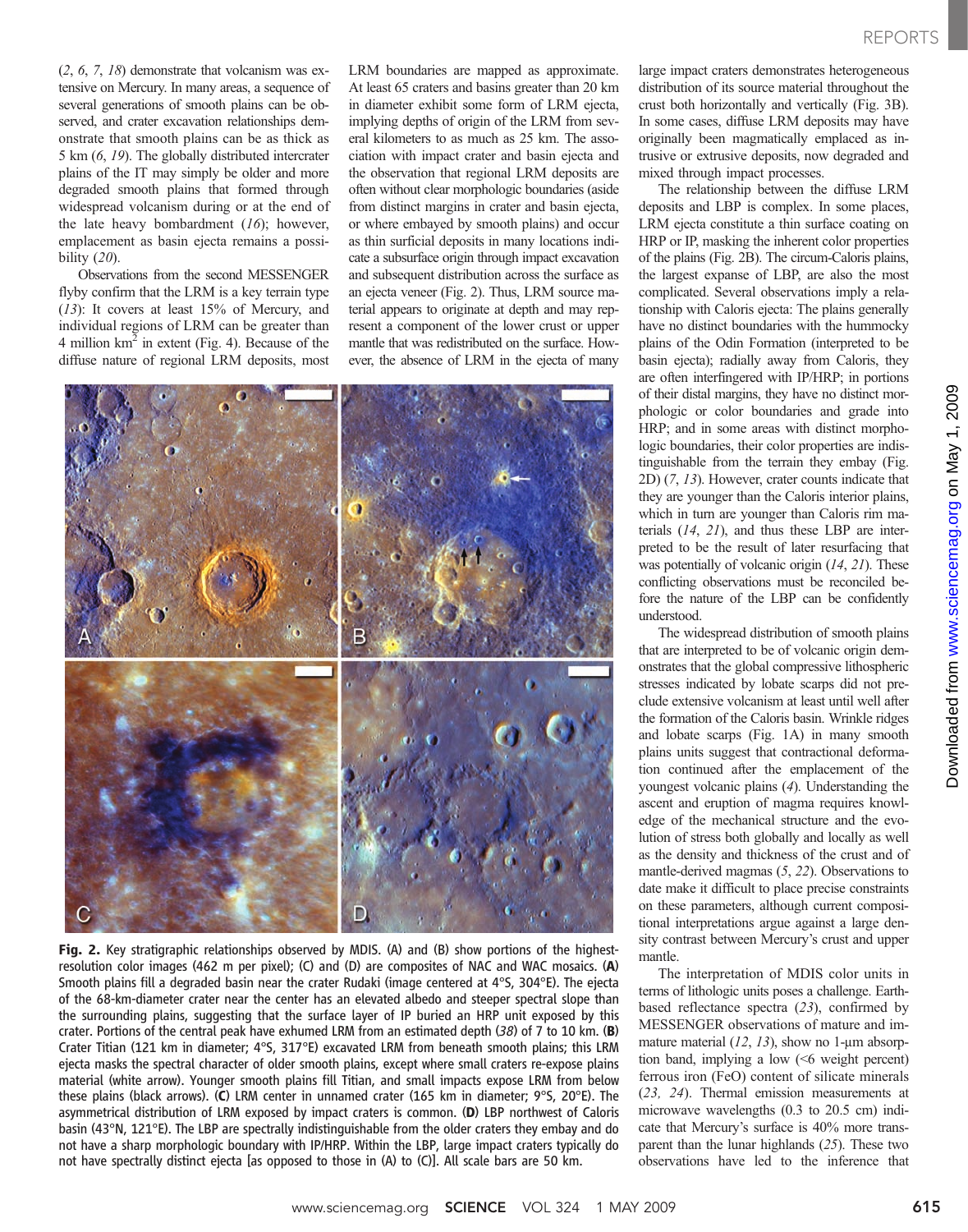Fig. 3. (A) MDIS spectra (photometrically corrected to an incidence angle of 30° and an emission angle of 0°, both measured from the vertical) of the three type examples of smooth plains and the LRM. I/F (radiance factor, known as reflectance) is the observed radiance divided by the expected radiance from a normally solarilluminated Lambertian surface. Remaining uncertainties in the calibra-



tion contribute to the small wiggles seen in these spectra. (B) Schematic of the complex vertical and lateral heterogeneities expected as a result of the accumulation of Mercury's crust through extrusive and intrusive volcanism over time. Colors show the compositional variation among HRP (light orange), IP (dark orange), LBP (light blue) deposits, and LRM centers (dark blue). The sectioned crater on the left depicts a possible origin for color variations, such as those of Fig. 2A. Rim materials excavate buried HRP, and the central peak exposes buried LBP. The sectioned crater on the right shows the morphology of LRM streamers,

Mercury's crust contains lower abundances of iron (Fe) plus titanium (Ti) than the lunar highlands (23–25). However, Mercury's average reflectance is similar to, or lower than, the reflectance of the integrated lunar nearside (26), 30% of which is covered by high-Fe, high-Ti basalts. Mercury's reflectance cannot be ascribed solely to differential space weathering of a lunarlike anorthositic crust, because immature materials on Mercury are also as much as 30% lower in reflectance than comparable material on the Moon (13, 17). This result indicates that Mercury's crust is not dominantly anorthositic but instead possibly rich in low-Fe pyroxene or olivine (both of which have reflectances lower than that of anorthite) and a spatially variable lowreflectance component. During MESSENGER's second Mercury flyby, MASCS observations detected magnesium (Mg) in the exosphere, a result that requires a substantial source of Mg at Mercury's surface (27), such as magnesian pyroxene.

The lack of a  $1$ -µm band, the presence of the spatially variable LRM, and Mercury's overall low albedo imply the presence of an opaque phase (28, 29), and iron, titanium, and carbon are the most cosmochemically abundant elements that contribute to strong absorptions at UV-through-NIR wavelengths. Carbon is unlikely to be responsible because it is effectively sequestered to the core during early planetary differentiation (30) and lost through volatilization in volcanic eruptions. Ti alone is not highly absorbing at visible-NIR wavelengths unless it is paired with another transition metal, such as Fe; Fe alone is typically red-sloped or exhibits a 1-um band if contained in silicates. In oxide minerals, Fe and Ti together have a strong, broad, charge-transfer absorption that results in low reflectance and a neutral spectrum, in some cases with a shallow upturn at short wavelengths. Thus, opaque Fe- and Ti-bearing minerals such

as ilmenite ( $FeTiO<sub>3</sub>$ ), or possibly any oxide with considerable abundances of Fe and Ti (31), match the spectral characteristics of the LRM. To estimate potential abundances of Fe- and Ti-bearing oxides, we used a radiative transfer model based on the equations of Hapke (32). Spectra were converted to single-scattering albedo (the probability of a photon being scattered by a particle), and HRP spectra were mixed linearly with ilmenite spectra (used as a proxy for any Fe- and Ti-bearing oxide) so as to match the characteristics of the IP and LRM. Up to 15% ilmenite is required to match MDIS spectra of the IT, and up to 40% ilmenite is needed for spectra of the most extreme LRM center (a portion of the Tolstoj basin annulus). These abundances are maximum values because of the assumption that all of the decrease in reflectance is due to ilmenite.

The maximum ilmenite abundance required to match intermediate terrain is consistent with MESSENGER's Neutron Spectrometer measurements, which observed predominantly intermediate terrain and are interpreted as indicating abundances of neutron-absorbing elements (Fe, Ti, gadolinium, samarium) within the range of lunar soil samples from Luna 16 to Luna 24 (33). These soils contain moderate to high abundances of Fe and Ti, which if contained predominantly in oxide minerals would explain their high abundance without a corresponding 1-um band. Early crystallization of Fe- and Ti-bearing oxides such as ilmenite under reducing conditions (near the iron-wüstite buffer) from a Ti-rich and relatively FeO-poor melt limits FeO incorporation into later-crystallizing pyroxene (34). In such an environment, Mg-calcium–bearing pyroxenes would be expected to form after substantial amounts of ilmenite crystallize. High abundances of Fe and/or Ti are contrary to the inferences from Earth-based microwave measurements (25). How-

such as those of Mozart crater, which may be due to the excavation of LRM or LBP (see also Fig. 2, B and C). In the background are continuous LRM ejecta (dark blue) and lava fill of the basin as observed at Tolstoj basin, illustrating the proposed origin of LRM centers as excavated components of the lower crust or upper mantle relatively enriched in the proposed low-reflectance mineral. This diagram is simplified, and more vertical mixing is expected through intrusions of rising magma, such as dikes and sills (6), and impacts of various sizes throughout the crustal formation process. The illustration is not to scale.

ever, the interpretation of the microwave data also predicts that Mercury's albedo is higher than that of the lunar highlands  $(25)$ , which is not observed (26). Earth-based photometric observations indicate that Mercury's regolith is more backscattering than the average lunar terrain; its scattering properties (typically related to opaque content) are more similar in character to lunar maria than to lunar highlands (26). Radar observations indicate that LRM centers, such as the Tolstoj annulus, show low radar returns similar to the lunar maria and in contrast to HRP, which is consistent with a higher Fe and Ti content in LRM (9).

Such high abundances of ilmenite (or any Fe- and Ti-bearing oxide) for the LRM are improbable for extrusive volcanic rocks and are more plausible if the LRM material originates from cumulate deposits. Such cumulates can form as late-stage products of a large-scale magma ocean or from crystal-liquid fractionation within subsurface magma chambers. These modes of occurrence are consistent with the stratigraphy of LRM deposits that are exposed on the surface by impact excavation. The smooth plains materials, containing a smaller fraction of dense Fe- and Ti-bearing oxides, would be more likely to reach the surface in volcanic eruptions (5, 22).

The global view of Mercury indicates that widespread resurfacing probably obscured early events in the planet's geological history. Evidence for large-scale volcanic deposits several kilometers thick (6, 7, 19) suggests that a substantial volume of the crust was created through repeated volcanic eruptions. Basins such as Caloris, filled nearly to their rims both inside and out, hint at the probable existence of older basins that are not yet recognized because of volcanic burial and impact degradation. Little evidence is found for an ancient feldspar-rich flotation crust such as that of the lunar high-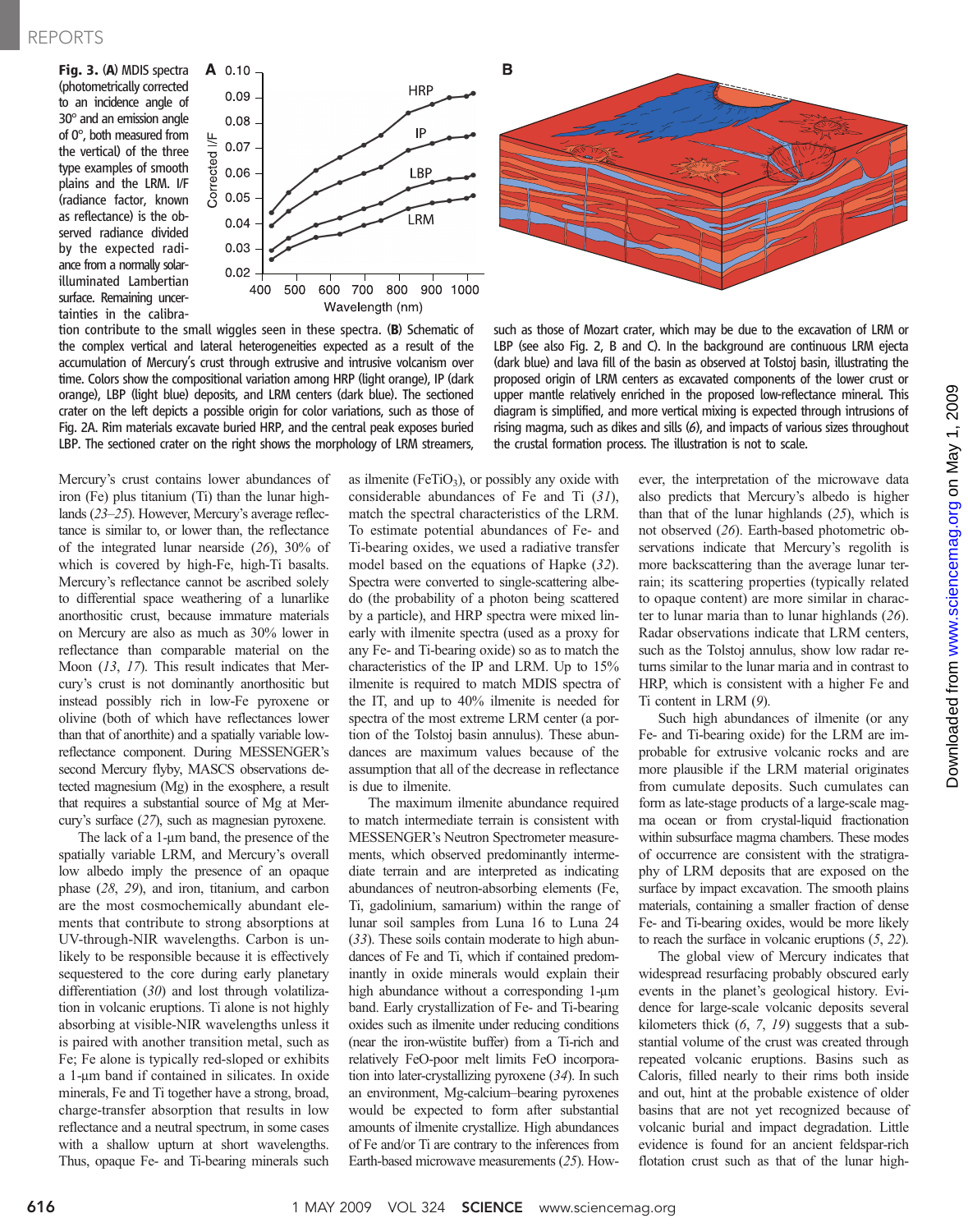

**Fig. 4.** Two simple cylindrical views of Mercury over  $\pm$ 75° latitude, 0° to 360°E longitude. (A) Enhanced color MDIS WAC mosaics. Areas in white are regions not yet imaged by MESSENGER. (B) Geologic map of Mercury from MESSENGER WAC and NAC mosaics and Mariner 10 clear-filter mosaics. Light yellow, HRP and IP; dark yellow, LBP; light blue, regional

LRM; dark blue, LRM center; black, other (fresh crater ejecta or IT); and white, no data. Crosshatches indicate areas not mapped because of high Sun illumination. Areas near the terminator in (A) appear unnaturally red; until the final WAC calibration is available, color distinctions are subject to revision.

lands, which is thought to be the result of the crystal-liquid fractionation of a global magma ocean. If such an early crust existed, it may now be buried by younger volcanic material, but there is no definitive indication that feldspar-rich material has been excavated from depth. Removal of Mercury's earliest crust by a giant impact or vaporization in a hot solar nebula has been proposed to account for Mercury's high bulk density (35, 36). If such an event occurred, crustal formation continued thereafter, most likely obscuring any record of early crustal stripping. The main inference from the combined MESSENGER data are that much of Mercury's crust formed as a result of the eruptions of magmas of varying composition over an extended duration of geologic time.

#### References and Notes

- 1. MESSENGER images were acquired with the MDIS, which includes the 11 filters (430 to 1020 nm) of the WAC and the monochrome (750 nm) NAC described in (37).
- 2. R. G. Strom, N. J. Trask, J. E. Guest, J. Geophys. Res. 80, 4062 (1975).
- 3. S. C. Solomon et al., Science 321, 59 (2008).
- 4. T. R. Watters et al., Earth Planet. Sci. Lett., 10.1016/ j.epsl.2009.01.015 (2009).
- 5. S. C. Solomon, Geophys. Res. Lett. 5, 461 (1978).
- 6. J. W. Head et al., Science 321, 69 (2008).
- 7. S. L. Murchie et al., Science 321, 73 (2008).
- 8. M. S. Robinson, P. G. Lucey, Science 275, 197 (1997).
- 9. J. K. Harmon et al., Icarus 187, 374 (2007).
- 10. R. B. Baldwin, The Measure of the Moon (Univ. of Chicago
- Press, Chicago, 1963). 11. D. E. Gault, J. E. Guest, J. B. Murray, D. Dzurisin, M. C. Malin, J. Geophys. Res. 80, 2444 (1975).
- 12. W. E. McClintock et al., Science 321, 62 (2008).
- 13. M. S. Robinson et al., Science 321, 66 (2008).
- - 14. R. G. Strom, C. R. Chapman, W. J. Merline, S. C. Solomon, J. W. Head III, Science 321, 79 (2008).
	- 15. N. J. Trask, J. E. Guest, J. Geophys. Res. 80, 2461 (1975).
	- 16. M. C. Malin, Geophys. Res. Lett. 3, 581 (1976).
	- 17. B. W. Denevi, M. S. Robinson, Icarus 197, 239 (2008).
	- 18. P. D. Spudis, J. E. Guest, in Mercury, F. Vilas, C. R. Chapman, M. S. Mathews, Eds. (Univ. of Arizona
	- Press, Tucson, 1988), pp. 118–164. 19. C. M. Ernst, S. L. Murchie, O. S. Barnouin-Jha,
	- M. S. Robinson, B. W. Denevi, Lunar Planet. Sci. 40, abstr. 1900 (2009).
	- 20. D. E. Wilhelms, Icarus 28, 551 (1976).
	- 21. C. I. Fassett et al., Lunar Planet. Sci. 40, abstr. 1889 (2009).
	- 22. J. W. Delano, Proc. Lunar Planet. Sci. Conf. 20, 3 (1990).
	- 23. F. Vilas, in Mercury, F. Vilas, C. R. Chapman, M. S. Matthews, Eds. (Univ. of Arizona Press, Tucson, 1988), pp. 59-76.
	- 24. D. T. Blewett, B. R. Hawke, P. G. Lucey, Meteorit. Planet. Sci. 37, 1245 (2002).
	- 25. D. L. Mitchell, I. de Pater, Icarus 110, 2 (1994).
	- 26. J. Warell, Icarus 167, 271 (2004).